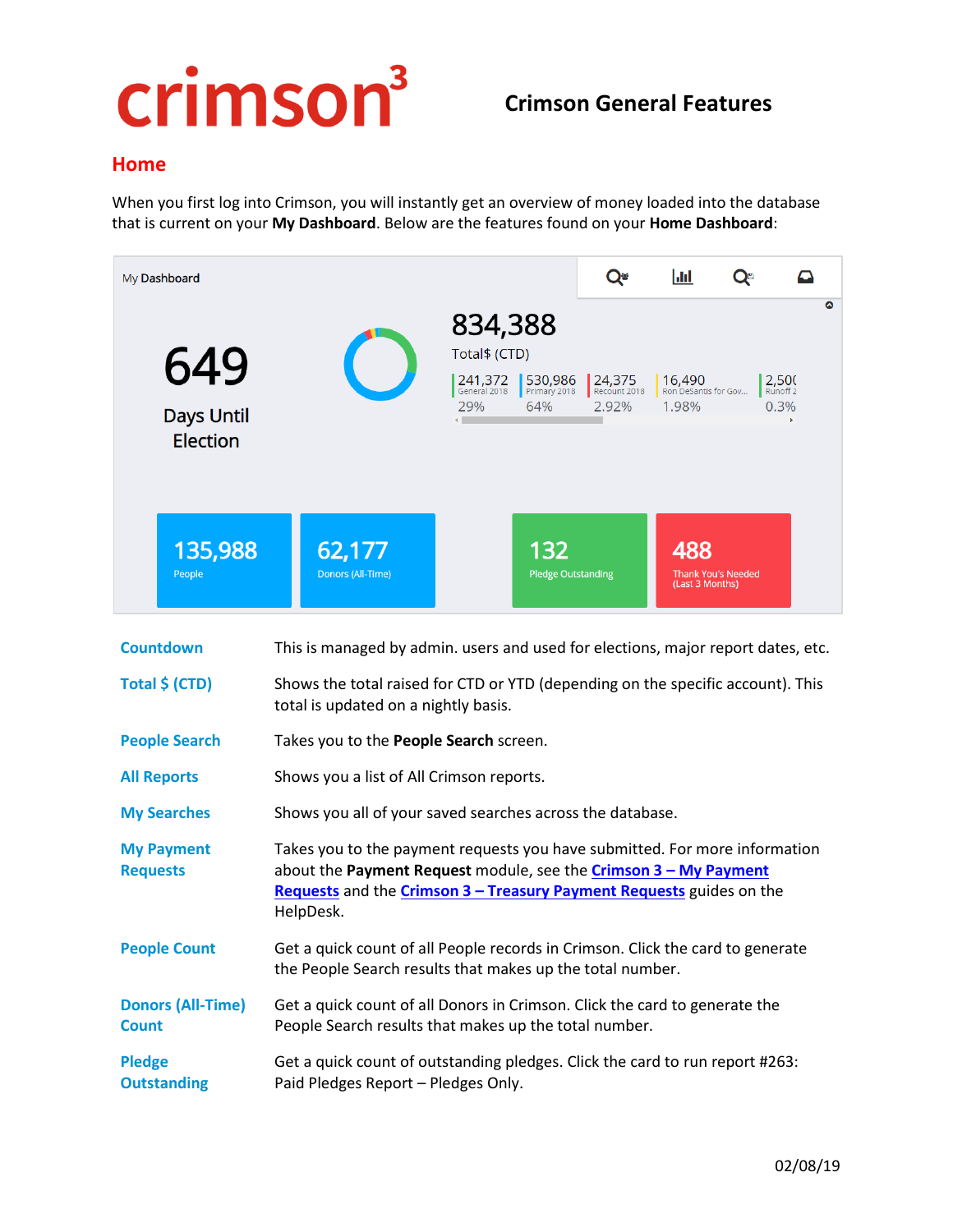| <b>Thank You's</b><br><b>Needed (Last 3</b><br><b>Months)</b> | Get a quick count of records who need Thank You's to be sent (for the last 3<br>months). Click the card to generate the Thank you list select results that make<br>up the total number. |
|---------------------------------------------------------------|-----------------------------------------------------------------------------------------------------------------------------------------------------------------------------------------|
| <b>My Tasks</b>                                               | Quickly access all tasks that have been assigned to you. You can complete the<br>tasks, export them as a list in Excel, or view/print call sheets.                                      |
| <b>My Saved Searches</b>                                      | Run one of your saved searches and see when each was last used.                                                                                                                         |
| <b>My Reports</b>                                             | Quickly access all of your favorite reports to run immediately.                                                                                                                         |
| <b>My Group Reports</b>                                       | Shows you a list of your group reports that you can run immediately.                                                                                                                    |
| <b>Custom Reports</b>                                         | Shows you a list of your database's custom reports that you can run<br>immediately.                                                                                                     |

# **Account Menu Options**

Your account menu options can be seen from all areas of Crimson. They are located at the top bar of the screen. Below are the menu options available:

| $\sim$ $\sim$ | Quick People Search |  | $\Omega$ $\Omega$<br>$S \vee T$ |  |
|---------------|---------------------|--|---------------------------------|--|
|---------------|---------------------|--|---------------------------------|--|

| <b>Quick Search</b>      | There are Quick Searches available for every main search menu. You can<br>select which Quick Search you want to use via the drop-down menu and use<br>shortcuts for the different options. For more information about Quick<br>Searches, see the <b>Crimson 3 - Quick Searches</b> guide on the HelpDesk. |
|--------------------------|-----------------------------------------------------------------------------------------------------------------------------------------------------------------------------------------------------------------------------------------------------------------------------------------------------------|
| <b>Donate Now</b>        | Process donations on the fly through <b>Donate Now</b> . This can be enabled if you<br>are setup with Merchant Services/WidgetMakr. Contact Support at<br>CrimsonSupport@cmdi.com for more info.                                                                                                          |
| <b>Notifications</b>     | Read messages from CMDI and view details for completed Mass Appends.                                                                                                                                                                                                                                      |
| <b>HelpDesk</b>          | View guides, FAQ's, and video tutorials for all Crimson features/functions.                                                                                                                                                                                                                               |
| <b>Chat with Support</b> | Chat with Support live during regular office hours or leave a message and we<br>will get back to you as soon as possible.                                                                                                                                                                                 |
| <b>Account</b>           | View your account details, your favorite reports, a list of all Crimson<br>databases you have access to, or log out.                                                                                                                                                                                      |

### **Main Dashboards**

|                         | Settings, Add a Record, Tasks/Calls, Merge, People Reports, and Data     |
|-------------------------|--------------------------------------------------------------------------|
|                         | and top 5 codes. You can also access the People Search, Import, People   |
|                         | in your database by displaying counts, summary info., dashboard buttons, |
| <b>People Dashboard</b> | The People Dashboard provides you with an overview of the People records |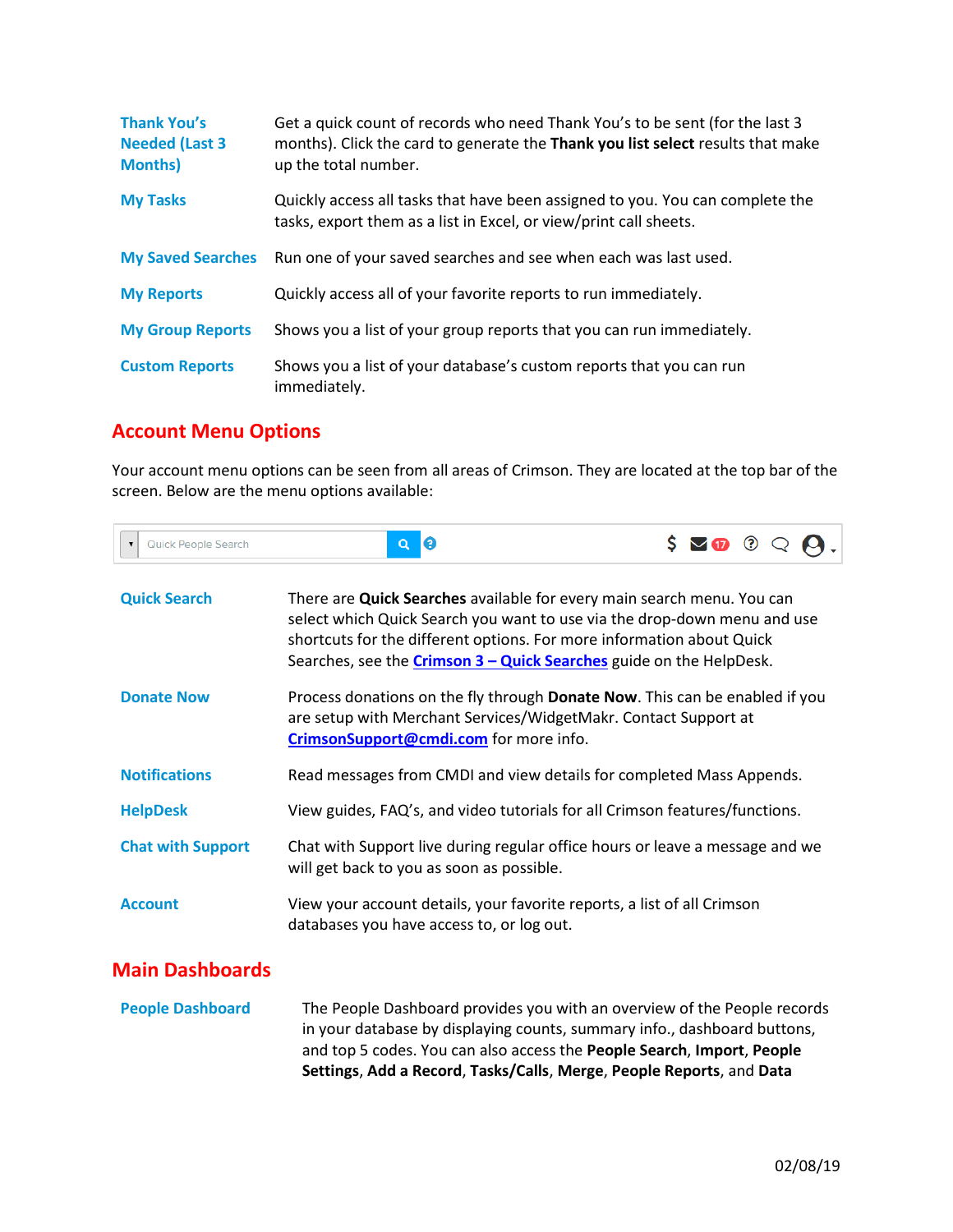|                                              | Maintenance Reports here. For more information about the People<br>Dashboard, see the <b>Crimson 3 - People Dashboard</b> guide on the HelpDesk.                                                                                                                                                                                                                                                                                                                                                                                                                                                                                                                                                                                                                                                   |
|----------------------------------------------|----------------------------------------------------------------------------------------------------------------------------------------------------------------------------------------------------------------------------------------------------------------------------------------------------------------------------------------------------------------------------------------------------------------------------------------------------------------------------------------------------------------------------------------------------------------------------------------------------------------------------------------------------------------------------------------------------------------------------------------------------------------------------------------------------|
| <b>Fundraising Dashboard</b>                 | The Fundraising Dashboard provides you with an overview of your<br>contribution data displaying gift totals and summary information such as<br>top 5 source codes, fundraisers, and locations. You can also access the<br>Money Search, People Search, Import, Response Analysis Report, Money<br>Settings and Fundraising Reports. For more information about the<br>Fundraising Dashboard, see the <b>Crimson 3 - Fundraising Dashboard</b> guide<br>on the HelpDesk.                                                                                                                                                                                                                                                                                                                            |
| <b>Compliance Dashboard</b>                  | The Compliance Dashboard helps you keep your data as FEC compliant as<br>possible by alerting you when records should be reviewed and/or<br>addressed further. You can also access CrimsonFiler, FEC Export, CC<br>Reconciliation (available to MeS merchant account enabled databases<br>only), Compliance Settings, Deduping Tool, PACs w/out FEC ID, Irregular<br>Names, Partnerships & LLCs w/out Attributions, Exception Code Select,<br>Best Efforts Select, Uncoded Overlimit Donors, Expiring Coded Overlimit<br>Donors, Unbalanced Earmarks, Compliance Reports, and Data<br>Maintenance Reports. For more information about the Compliance<br>Dashboard, see the <b>Crimson 3 - Compliance Dashboard</b> guide on the<br>HelpDesk.                                                       |
| <b>Treasury Dashboard</b>                    | The Treasury Dashboard provides an overview of treasury data by<br>displaying totals by date range for other receipts and expenditures, counts<br>of records that may need attention, and summary information such as top<br>payees and transactions. You can also access the Payee Search,<br>Expenditure Search, Receipt Search, Treasury Import, Treasury Settings,<br>New Payee, New Expenditure, New Receipt, Payee Merge, Totals<br>Contributions to Other Committees, Ultimate Vendor Payments, Total IE \$<br>per Election by Dissemination Date (YTD), Total IE \$ per Election by<br>Transactions Date (YTD), Treasury Reports, and Reconciliation Reports. For<br>more information about the Treasury Dashboard, see the <b>Crimson 3-</b><br>Treasury Dashboard guide on the HelpDesk. |
| <b>Financial Summary</b><br><b>Dashboard</b> | The Financial Dashboard provides an overview of your invoice data, Payee<br>Search, Invoice Search, Expenditure Search, Pay Invoices, Payment<br>Approval, Transfer Funds, Reconciliation tool, and Treasury Reports. For<br>more information about the Financial Summary Dashboard, see the<br>Crimson 3 - Financial Summary Dashboard guide on the HelpDesk.                                                                                                                                                                                                                                                                                                                                                                                                                                     |
| <b>Data Entry</b>                            | Data Entry is the process of adding contributions into the database through<br>batches. For more information about Data Entry, see the <b>Crimson 3 - Data</b><br><b>Entry</b> and the <b>Batching and Caging Best Practices</b> guides on the HelpDesk.                                                                                                                                                                                                                                                                                                                                                                                                                                                                                                                                           |
| <b>Event Dashboard</b>                       | The Event Dashboard provides an overview of event data by displaying total<br>amounts, counts, a map of where events are located, and summary<br>information on top events, fundraising codes, and locations. You can also<br>access the Event Search, Import Invitees, Add Event, Events Reports, and                                                                                                                                                                                                                                                                                                                                                                                                                                                                                             |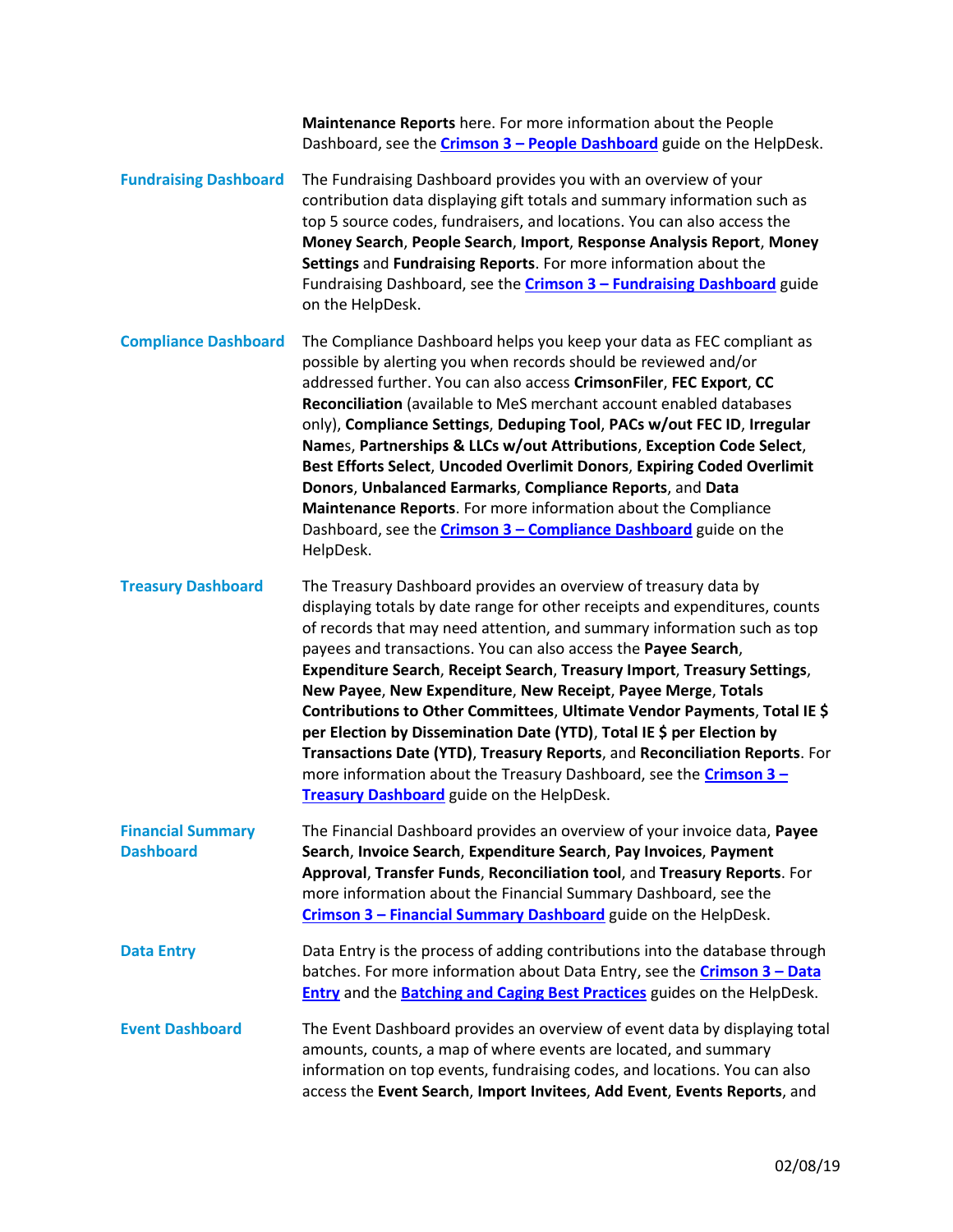|                 | <b>Fundraising Reports.</b> For more information about the Event Dashboard, see<br>the Crimson $3$ – Event Dashboard guide on the HelpDesk.                                                                                                       |
|-----------------|---------------------------------------------------------------------------------------------------------------------------------------------------------------------------------------------------------------------------------------------------|
| <b>More</b>     | The More menu will have additional dashboards if they are enabled for<br>your database such as the Bundler, PAC, JFC, and Conduit dashboards. For<br>more information about the additional dashboards, please contact<br>CrimsonSupport@cmdi.com. |
| <b>Settings</b> | The Settings menu allows you to access the <b>People, Money, Compliance</b><br>and Treasury Settings which can all be accessed via the corresponding<br>dashboards too.                                                                           |

#### **People Profile**

The **People Profile** in Crimson segments data into separate panels and includes summary information in each. When a panel is selected, the lower half of the profile will display that panel's summary details and analytics as well as the list of records that are being summarized.

You can use the Quick People Search or full People Search to view and edit an existing People record. To learn more about the quick searches or new search features in Crimson 3, see the **[Crimson 3](https://support.cmdi.com/hc/en-us/articles/360018142851-Crimson-3-Quick-Searches) – Quick [Searches](https://support.cmdi.com/hc/en-us/articles/360018142851-Crimson-3-Quick-Searches)** or **Crimson 3 – [New Search Features](https://support.cmdi.com/hc/en-us/articles/360016785451-Crimson-3-New-Search-Features)** guides on the HelpDesk. For more information on the People Search, see the **Crimson 3 – [People Search](https://support.cmdi.com/hc/en-us/articles/360018143731-Crimson-3-People-Search)** guide on the HelpDesk.



For more information on the People Profile, see the **Crimson 3 – [People Profile Panel Details](https://support.cmdi.com/hc/en-us/articles/360022889072-Crimson-3-People-Profile-Panel-Detials)** guide on the HelpDesk.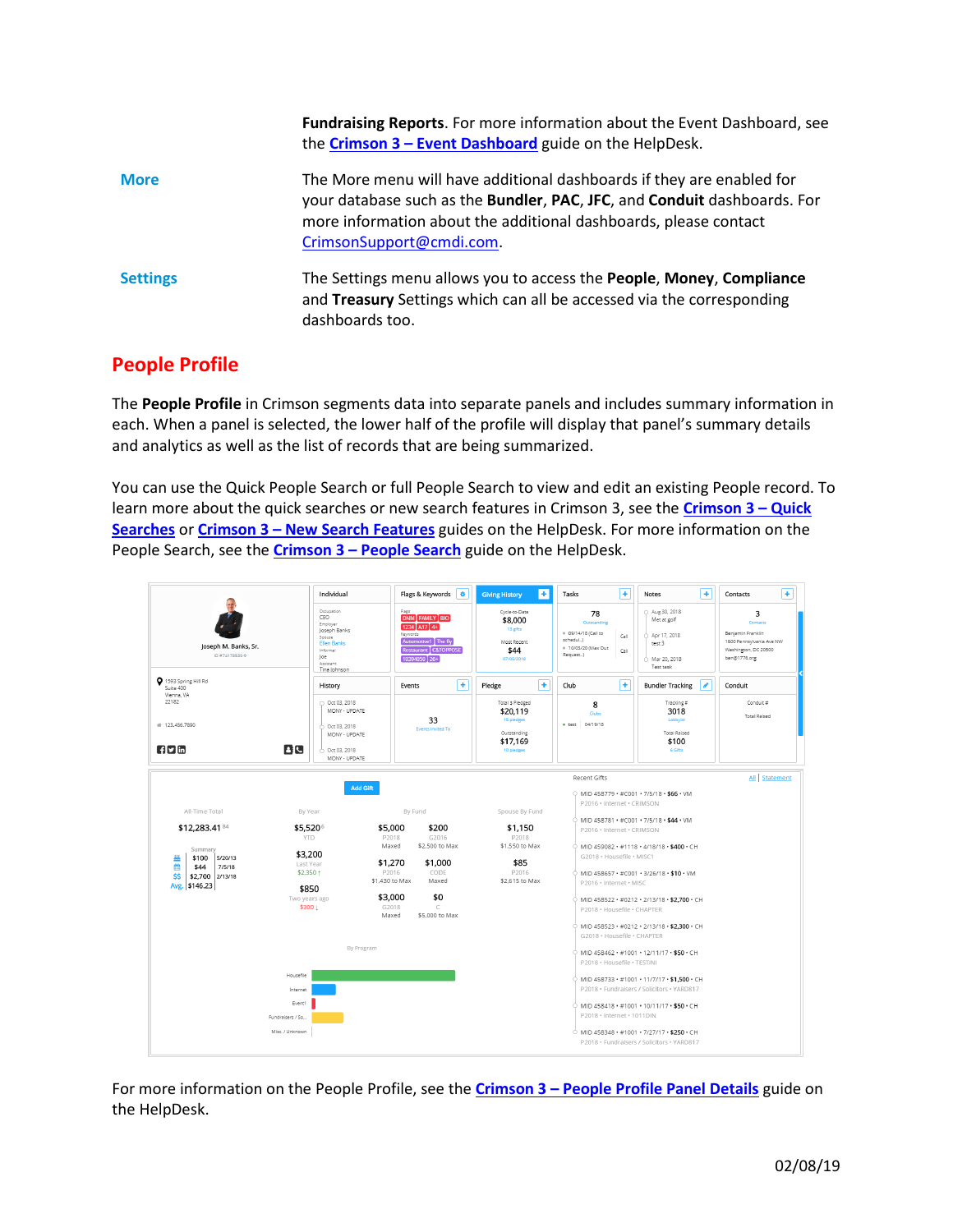## **Money Record/Window:**

While in a People record or profile, you can view/select the **Giving History** panel and click a contribution to view the full details of it. You can also use the **Money Search** to find a specific contribution and view the same details. For more information about the Money Search, see the **Crimson 3 – Money Search** guide on the HelpDesk.

You can start editing a field by just clicking within it and making changes. After you have made updates, click the **Save** button at the bottom right corner.

|                            |                                         | $\overline{\mathbf{r}}$ |                                 |   |
|----------------------------|-----------------------------------------|-------------------------|---------------------------------|---|
|                            |                                         | <b>Money</b>            |                                 |   |
| Gift                       | Payment                                 | Adjustment <sup>9</sup> | Fundraiser                      |   |
| Transaction Id#            | Payment Type                            | Adjustment Type         | Track#                          |   |
| 458575                     | CC - Credit Card                        | $\pmb{\mathrm{v}}$      | $\circ$<br>$\blacktriangledown$ | × |
| Batch #                    | Check / Card Number                     | Adjustment Date         | Amount                          |   |
| MK01                       |                                         |                         | 曲<br>\$                         |   |
| <b>Batch Date</b>          | Card Exp Date (mm/yy)                   | Adjustment Amount       | <b>Add Fundraiser</b>           |   |
| 03/09/2018                 | $\widehat{\boxplus}$<br>$\mathbf{v}$    | \$<br>۰                 | Conduit                         |   |
| Amount                     | Approval Code                           | Adjust                  | <b>Add Conduit</b>              |   |
| \$100                      |                                         | Miscellaneous           |                                 |   |
| Chapter                    | CC Transaction Id                       | Thank You               |                                 |   |
|                            | $\pmb{\mathrm{v}}$                      | S - "Thank You" is sent |                                 |   |
| Fund                       | Received Date                           | FEC Memo Text           |                                 |   |
| G2018 - General 2018       |                                         | ₩                       |                                 |   |
| Account                    | Comment                                 |                         |                                 |   |
| $N/A - N/A$                |                                         | <b>Request a Refund</b> |                                 |   |
| Project/Event              |                                         |                         |                                 |   |
|                            |                                         |                         |                                 |   |
| Channel                    | Reference Id#                           |                         |                                 |   |
| Unspecified                | ٠                                       |                         |                                 |   |
| Source Code                | Exception                               |                         |                                 |   |
| MISC - MISC. EVENT CODE    | <b>Exception Code</b><br>$\pmb{\times}$ |                         |                                 |   |
| Package                    | - - n/a                                 |                         |                                 |   |
| WEB - WEB GIFT             | Exception Date                          |                         |                                 |   |
| Program<br>INTE - Internet |                                         | 篇                       |                                 |   |

| <b>Gift Details</b>    | <b>Transaction ID#</b> - Known as the MID, it is the unique contribution ID.<br><b>Batch #</b> - This is the alphanumeric ID you have assigned to a money batch<br>entered through data entry or imported in.<br><b>Batch Date</b> – This is the gift's date used for reporting and the date the batch<br>was entered.<br><b>Amount</b> – The Contribution amount.<br><b>Fund</b> – This is the fundraising code assigned to the gift tying it back to an<br>election cycle for Candidate Committees or a particular committee (ie. PAC<br>or JFC) in a shared database.<br><b>Source</b> - This is the fundraising code assigned to the contribution tying it<br>back to the event or source it came from. |
|------------------------|-------------------------------------------------------------------------------------------------------------------------------------------------------------------------------------------------------------------------------------------------------------------------------------------------------------------------------------------------------------------------------------------------------------------------------------------------------------------------------------------------------------------------------------------------------------------------------------------------------------------------------------------------------------------------------------------------------------|
| <b>Payment Details</b> | <b>Payment Type</b> – Shows the contribution's money type: Cash, check, etc.<br>Check/Card Number - Where the check # or credit card # is stored. Please<br>note, you cannot store a full CC # in Crimson.<br><b>Received Date</b> – Additional gift date field that you can have enabled if<br>needed. Please reach out to CrimsonSupport@cmdi.com for more info.<br><b>Comment</b> $-$ Any comments you would like to make for the contribution.                                                                                                                                                                                                                                                          |